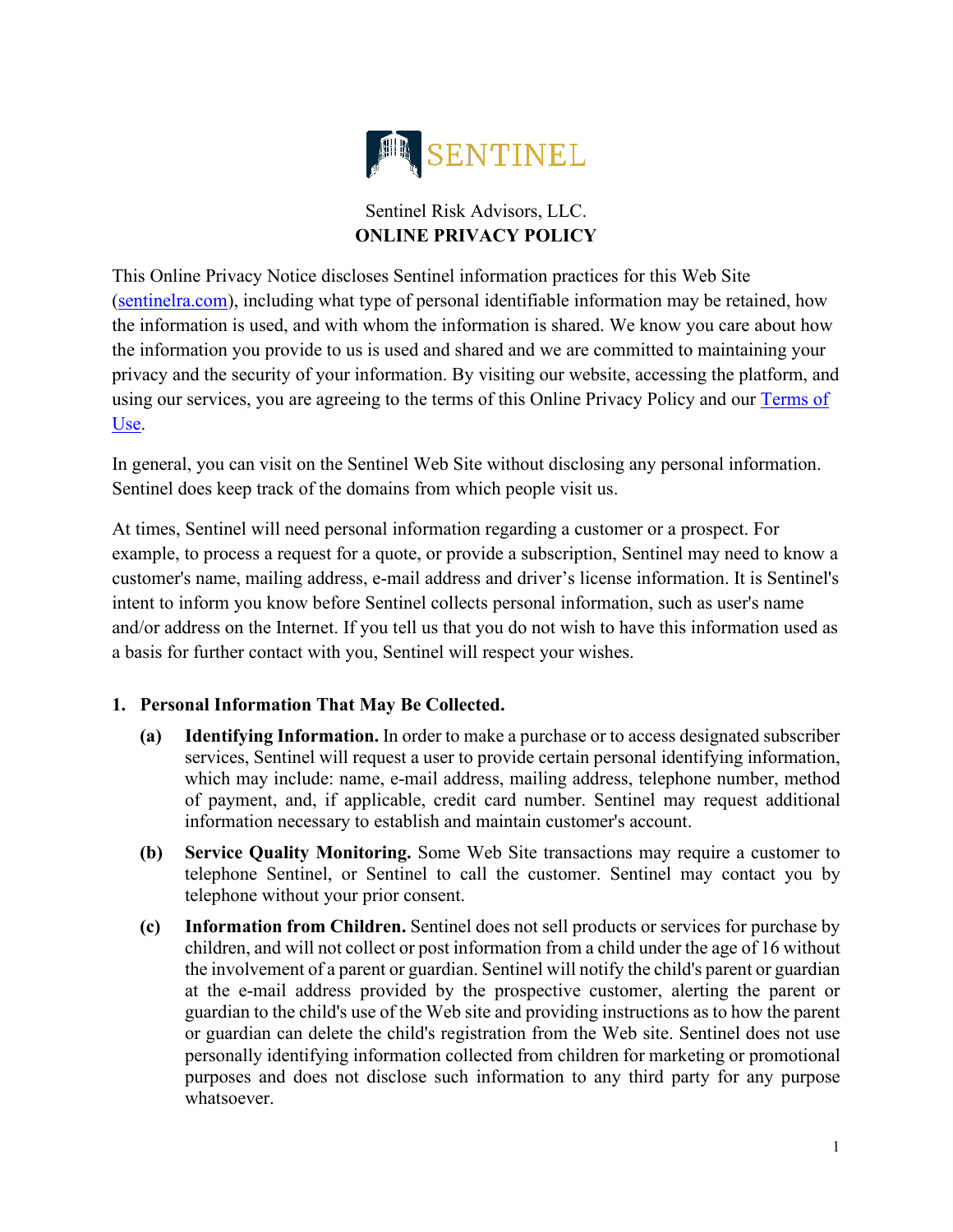- **(d) Lost or Stolen Information.** If a customer's [credit card i](https://advance.lexis.com/document/lpadocument/?pdmfid=1000522&crid=c6baed1c-e39e-4ab8-93a9-9a826a493de6&pddocfullpath=%2Fshared%2Fdocument%2Fforms%2Furn%3AcontentItem%3A58RK-WNY1-F5DR-21GC-00000-00&pddocid=urn%3AcontentItem%3A58RK-WNY1-F5DR-21GC-00000-00&pdcontentcomponentid=102985&pdteaserkey=sr0&pditab=allpods&ecomp=dtgg&earg=sr0&prid=99ea85e5-9f6d-4f3f-91a9-07aee6c95cd0)s lost or stolen, the customer should promptly notify [Sentinel](https://advance.lexis.com/document/lpadocument/?pdmfid=1000522&crid=c6baed1c-e39e-4ab8-93a9-9a826a493de6&pddocfullpath=%2Fshared%2Fdocument%2Fforms%2Furn%3AcontentItem%3A58RK-WNY1-F5DR-21GC-00000-00&pddocid=urn%3AcontentItem%3A58RK-WNY1-F5DR-21GC-00000-00&pdcontentcomponentid=102985&pdteaserkey=sr0&pditab=allpods&ecomp=dtgg&earg=sr0&prid=99ea85e5-9f6d-4f3f-91a9-07aee6c95cd0) in order to enable [Sentinel](https://advance.lexis.com/document/lpadocument/?pdmfid=1000522&crid=c6baed1c-e39e-4ab8-93a9-9a826a493de6&pddocfullpath=%2Fshared%2Fdocument%2Fforms%2Furn%3AcontentItem%3A58RK-WNY1-F5DR-21GC-00000-00&pddocid=urn%3AcontentItem%3A58RK-WNY1-F5DR-21GC-00000-00&pdcontentcomponentid=102985&pdteaserkey=sr0&pditab=allpods&ecomp=dtgg&earg=sr0&prid=99ea85e5-9f6d-4f3f-91a9-07aee6c95cd0) to cancel the lost or stolen information and to update its records with a changed [credit card.](https://advance.lexis.com/document/lpadocument/?pdmfid=1000522&crid=c6baed1c-e39e-4ab8-93a9-9a826a493de6&pddocfullpath=%2Fshared%2Fdocument%2Fforms%2Furn%3AcontentItem%3A58RK-WNY1-F5DR-21GC-00000-00&pddocid=urn%3AcontentItem%3A58RK-WNY1-F5DR-21GC-00000-00&pdcontentcomponentid=102985&pdteaserkey=sr0&pditab=allpods&ecomp=dtgg&earg=sr0&prid=99ea85e5-9f6d-4f3f-91a9-07aee6c95cd0)
- **(e) Chat Rooms, Forums and Bulletin Boards.** If customer participates in a Sentinel chat room, discussion forum, or posts messages to a [Sentinel](https://advance.lexis.com/document/lpadocument/?pdmfid=1000522&crid=c6baed1c-e39e-4ab8-93a9-9a826a493de6&pddocfullpath=%2Fshared%2Fdocument%2Fforms%2Furn%3AcontentItem%3A58RK-WNY1-F5DR-21GC-00000-00&pddocid=urn%3AcontentItem%3A58RK-WNY1-F5DR-21GC-00000-00&pdcontentcomponentid=102985&pdteaserkey=sr0&pditab=allpods&ecomp=dtgg&earg=sr0&prid=99ea85e5-9f6d-4f3f-91a9-07aee6c95cd0) bulletin board, customer should be aware that the information disclosed and shared will be broadly available to other persons, both inside of and/or outside [Sentinel,](https://advance.lexis.com/document/lpadocument/?pdmfid=1000522&crid=c6baed1c-e39e-4ab8-93a9-9a826a493de6&pddocfullpath=%2Fshared%2Fdocument%2Fforms%2Furn%3AcontentItem%3A58RK-WNY1-F5DR-21GC-00000-00&pddocid=urn%3AcontentItem%3A58RK-WNY1-F5DR-21GC-00000-00&pdcontentcomponentid=102985&pdteaserkey=sr0&pditab=allpods&ecomp=dtgg&earg=sr0&prid=99ea85e5-9f6d-4f3f-91a9-07aee6c95cd0) who have access to that chat room, forum or bulletin board. Some individual [Sentinel](https://advance.lexis.com/document/lpadocument/?pdmfid=1000522&crid=c6baed1c-e39e-4ab8-93a9-9a826a493de6&pddocfullpath=%2Fshared%2Fdocument%2Fforms%2Furn%3AcontentItem%3A58RK-WNY1-F5DR-21GC-00000-00&pddocid=urn%3AcontentItem%3A58RK-WNY1-F5DR-21GC-00000-00&pdcontentcomponentid=102985&pdteaserkey=sr0&pditab=allpods&ecomp=dtgg&earg=sr0&prid=99ea85e5-9f6d-4f3f-91a9-07aee6c95cd0) chat rooms, forums or bulletin boards have additional rules and conditions regarding participation. Also, participant's expressed opinion is his or her own and should not be considered as reflecting the opinion of [Sentinel.](https://advance.lexis.com/document/lpadocument/?pdmfid=1000522&crid=c6baed1c-e39e-4ab8-93a9-9a826a493de6&pddocfullpath=%2Fshared%2Fdocument%2Fforms%2Furn%3AcontentItem%3A58RK-WNY1-F5DR-21GC-00000-00&pddocid=urn%3AcontentItem%3A58RK-WNY1-F5DR-21GC-00000-00&pdcontentcomponentid=102985&pdteaserkey=sr0&pditab=allpods&ecomp=dtgg&earg=sr0&prid=99ea85e5-9f6d-4f3f-91a9-07aee6c95cd0)
- **(f) Links to Other Web Sites.** A [Sentinel](https://advance.lexis.com/document/lpadocument/?pdmfid=1000522&crid=c6baed1c-e39e-4ab8-93a9-9a826a493de6&pddocfullpath=%2Fshared%2Fdocument%2Fforms%2Furn%3AcontentItem%3A58RK-WNY1-F5DR-21GC-00000-00&pddocid=urn%3AcontentItem%3A58RK-WNY1-F5DR-21GC-00000-00&pdcontentcomponentid=102985&pdteaserkey=sr0&pditab=allpods&ecomp=dtgg&earg=sr0&prid=99ea85e5-9f6d-4f3f-91a9-07aee6c95cd0) Web site may contain links to other web sites. [Sentinel](https://advance.lexis.com/document/lpadocument/?pdmfid=1000522&crid=c6baed1c-e39e-4ab8-93a9-9a826a493de6&pddocfullpath=%2Fshared%2Fdocument%2Fforms%2Furn%3AcontentItem%3A58RK-WNY1-F5DR-21GC-00000-00&pddocid=urn%3AcontentItem%3A58RK-WNY1-F5DR-21GC-00000-00&pdcontentcomponentid=102985&pdteaserkey=sr0&pditab=allpods&ecomp=dtgg&earg=sr0&prid=99ea85e5-9f6d-4f3f-91a9-07aee6c95cd0) is not responsible for the privacy practices or the content of those other Web sites.

### **2. Uses Made of the Information.**

- **(a) Limited Uses Identified.** Without customer's prior consent, [Sentinel](https://advance.lexis.com/document/lpadocument/?pdmfid=1000522&crid=c6baed1c-e39e-4ab8-93a9-9a826a493de6&pddocfullpath=%2Fshared%2Fdocument%2Fforms%2Furn%3AcontentItem%3A58RK-WNY1-F5DR-21GC-00000-00&pddocid=urn%3AcontentItem%3A58RK-WNY1-F5DR-21GC-00000-00&pdcontentcomponentid=102985&pdteaserkey=sr0&pditab=allpods&ecomp=dtgg&earg=sr0&prid=99ea85e5-9f6d-4f3f-91a9-07aee6c95cd0) will not use your personal identifiable information for any purpose other than that for which it is submitted. [Sentinel](https://advance.lexis.com/document/lpadocument/?pdmfid=1000522&crid=c6baed1c-e39e-4ab8-93a9-9a826a493de6&pddocfullpath=%2Fshared%2Fdocument%2Fforms%2Furn%3AcontentItem%3A58RK-WNY1-F5DR-21GC-00000-00&pddocid=urn%3AcontentItem%3A58RK-WNY1-F5DR-21GC-00000-00&pdcontentcomponentid=102985&pdteaserkey=sr0&pditab=allpods&ecomp=dtgg&earg=sr0&prid=99ea85e5-9f6d-4f3f-91a9-07aee6c95cd0) uses personal identifiable information to fulfill orders, reply to inquiries, handle complaints, provide operational notices and in program record-keeping. [Sentinel](https://advance.lexis.com/document/lpadocument/?pdmfid=1000522&crid=c6baed1c-e39e-4ab8-93a9-9a826a493de6&pddocfullpath=%2Fshared%2Fdocument%2Fforms%2Furn%3AcontentItem%3A58RK-WNY1-F5DR-21GC-00000-00&pddocid=urn%3AcontentItem%3A58RK-WNY1-F5DR-21GC-00000-00&pdcontentcomponentid=102985&pdteaserkey=sr0&pditab=allpods&ecomp=dtgg&earg=sr0&prid=99ea85e5-9f6d-4f3f-91a9-07aee6c95cd0) also processes billing and business requests related to [Sentinel's](https://advance.lexis.com/document/lpadocument/?pdmfid=1000522&crid=c6baed1c-e39e-4ab8-93a9-9a826a493de6&pddocfullpath=%2Fshared%2Fdocument%2Fforms%2Furn%3AcontentItem%3A58RK-WNY1-F5DR-21GC-00000-00&pddocid=urn%3AcontentItem%3A58RK-WNY1-F5DR-21GC-00000-00&pdcontentcomponentid=102985&pdteaserkey=sr0&pditab=allpods&ecomp=dtgg&earg=sr0&prid=99ea85e5-9f6d-4f3f-91a9-07aee6c95cd0) Web Site participation.
- **(b) Marketing Uses.** Unless customer marks an "x" on the opt-out option box herein provided, [Sentinel](https://advance.lexis.com/document/lpadocument/?pdmfid=1000522&crid=c6baed1c-e39e-4ab8-93a9-9a826a493de6&pddocfullpath=%2Fshared%2Fdocument%2Fforms%2Furn%3AcontentItem%3A58RK-WNY1-F5DR-21GC-00000-00&pddocid=urn%3AcontentItem%3A58RK-WNY1-F5DR-21GC-00000-00&pdcontentcomponentid=102985&pdteaserkey=sr0&pditab=allpods&ecomp=dtgg&earg=sr0&prid=99ea85e5-9f6d-4f3f-91a9-07aee6c95cd0) reserves the right to provide customer with information about [Sentinels](https://advance.lexis.com/document/lpadocument/?pdmfid=1000522&crid=c6baed1c-e39e-4ab8-93a9-9a826a493de6&pddocfullpath=%2Fshared%2Fdocument%2Fforms%2Furn%3AcontentItem%3A58RK-WNY1-F5DR-21GC-00000-00&pddocid=urn%3AcontentItem%3A58RK-WNY1-F5DR-21GC-00000-00&pdcontentcomponentid=102985&pdteaserkey=sr0&pditab=allpods&ecomp=dtgg&earg=sr0&prid=99ea85e5-9f6d-4f3f-91a9-07aee6c95cd0)' Web site, [Sentinel](https://advance.lexis.com/document/lpadocument/?pdmfid=1000522&crid=c6baed1c-e39e-4ab8-93a9-9a826a493de6&pddocfullpath=%2Fshared%2Fdocument%2Fforms%2Furn%3AcontentItem%3A58RK-WNY1-F5DR-21GC-00000-00&pddocid=urn%3AcontentItem%3A58RK-WNY1-F5DR-21GC-00000-00&pdcontentcomponentid=102985&pdteaserkey=sr0&pditab=allpods&ecomp=dtgg&earg=sr0&prid=99ea85e5-9f6d-4f3f-91a9-07aee6c95cd0) products and services, and related information in which customer has indicated an interest.
- **(c) Stored Information Uses.** [Sentinel](https://advance.lexis.com/document/lpadocument/?pdmfid=1000522&crid=c6baed1c-e39e-4ab8-93a9-9a826a493de6&pddocfullpath=%2Fshared%2Fdocument%2Fforms%2Furn%3AcontentItem%3A58RK-WNY1-F5DR-21GC-00000-00&pddocid=urn%3AcontentItem%3A58RK-WNY1-F5DR-21GC-00000-00&pdcontentcomponentid=102985&pdteaserkey=sr0&pditab=allpods&ecomp=dtgg&earg=sr0&prid=99ea85e5-9f6d-4f3f-91a9-07aee6c95cd0) stores [and retains](https://advance.lexis.com/document/lpadocument/?pdmfid=1000522&crid=c6baed1c-e39e-4ab8-93a9-9a826a493de6&pddocfullpath=%2Fshared%2Fdocument%2Fforms%2Furn%3AcontentItem%3A58RK-WNY1-F5DR-21GC-00000-00&pddocid=urn%3AcontentItem%3A58RK-WNY1-F5DR-21GC-00000-00&pdcontentcomponentid=102985&pdteaserkey=sr0&pditab=allpods&ecomp=dtgg&earg=sr0&prid=99ea85e5-9f6d-4f3f-91a9-07aee6c95cd0) [the information provided by](https://advance.lexis.com/document/lpadocument/?pdmfid=1000522&crid=c6baed1c-e39e-4ab8-93a9-9a826a493de6&pddocfullpath=%2Fshared%2Fdocument%2Fforms%2Furn%3AcontentItem%3A58RK-WNY1-F5DR-21GC-00000-00&pddocid=urn%3AcontentItem%3A58RK-WNY1-F5DR-21GC-00000-00&pdcontentcomponentid=102985&pdteaserkey=sr0&pditab=allpods&ecomp=dtgg&earg=sr0&prid=99ea85e5-9f6d-4f3f-91a9-07aee6c95cd0) client's. This information is used to design and market programs and contact clients for additional services and products.
- **(d) Online Advertising.** Some companies that help [Sentinel](https://advance.lexis.com/document/lpadocument/?pdmfid=1000522&crid=c6baed1c-e39e-4ab8-93a9-9a826a493de6&pddocfullpath=%2Fshared%2Fdocument%2Fforms%2Furn%3AcontentItem%3A58RK-WNY1-F5DR-21GC-00000-00&pddocid=urn%3AcontentItem%3A58RK-WNY1-F5DR-21GC-00000-00&pdcontentcomponentid=102985&pdteaserkey=sr0&pditab=allpods&ecomp=dtgg&earg=sr0&prid=99ea85e5-9f6d-4f3f-91a9-07aee6c95cd0) deliver interactive on-line advertising, such as banner ads, may collect and use information about Sentinel's customers to help [Sentinel](https://advance.lexis.com/document/lpadocument/?pdmfid=1000522&crid=c6baed1c-e39e-4ab8-93a9-9a826a493de6&pddocfullpath=%2Fshared%2Fdocument%2Fforms%2Furn%3AcontentItem%3A58RK-WNY1-F5DR-21GC-00000-00&pddocid=urn%3AcontentItem%3A58RK-WNY1-F5DR-21GC-00000-00&pdcontentcomponentid=102985&pdteaserkey=sr0&pditab=allpods&ecomp=dtgg&earg=sr0&prid=99ea85e5-9f6d-4f3f-91a9-07aee6c95cd0) better understand the types of advertising or promotions that are most appealing to Sentinel customers. After it is collected, the information is aggregated so it is not identifiable to a specific individual. If, however, you would prefer that these companies not collect such information, please mark an "x" on the opt-out option box herein provided.

#### **3. Disclosure of the Information.**

**(a) Within Corporate Organization.** [Sentinel](https://advance.lexis.com/document/lpadocument/?pdmfid=1000522&crid=c6baed1c-e39e-4ab8-93a9-9a826a493de6&pddocfullpath=%2Fshared%2Fdocument%2Fforms%2Furn%3AcontentItem%3A58RK-WNY1-F5DR-21GC-00000-00&pddocid=urn%3AcontentItem%3A58RK-WNY1-F5DR-21GC-00000-00&pdcontentcomponentid=102985&pdteaserkey=sr0&pditab=allpods&ecomp=dtgg&earg=sr0&prid=99ea85e5-9f6d-4f3f-91a9-07aee6c95cd0) is privately held North Carolina based organization. [Sentinel](https://advance.lexis.com/document/lpadocument/?pdmfid=1000522&crid=c6baed1c-e39e-4ab8-93a9-9a826a493de6&pddocfullpath=%2Fshared%2Fdocument%2Fforms%2Furn%3AcontentItem%3A58RK-WNY1-F5DR-21GC-00000-00&pddocid=urn%3AcontentItem%3A58RK-WNY1-F5DR-21GC-00000-00&pdcontentcomponentid=102985&pdteaserkey=sr0&pditab=allpods&ecomp=dtgg&earg=sr0&prid=99ea85e5-9f6d-4f3f-91a9-07aee6c95cd0) may share your personal information within the [Sentinel](https://advance.lexis.com/document/lpadocument/?pdmfid=1000522&crid=c6baed1c-e39e-4ab8-93a9-9a826a493de6&pddocfullpath=%2Fshared%2Fdocument%2Fforms%2Furn%3AcontentItem%3A58RK-WNY1-F5DR-21GC-00000-00&pddocid=urn%3AcontentItem%3A58RK-WNY1-F5DR-21GC-00000-00&pdcontentcomponentid=102985&pdteaserkey=sr0&pditab=allpods&ecomp=dtgg&earg=sr0&prid=99ea85e5-9f6d-4f3f-91a9-07aee6c95cd0) corporate organization.

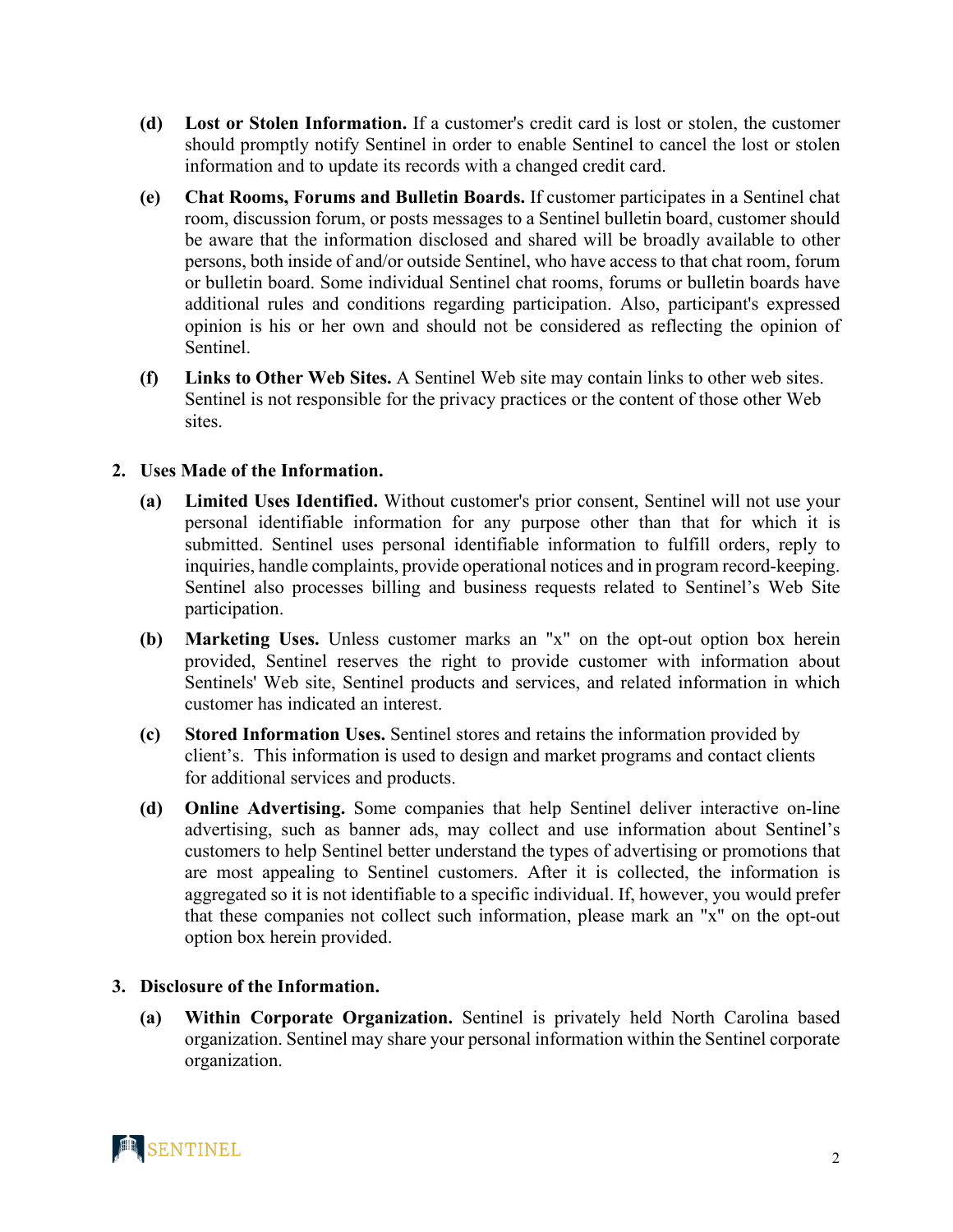- **(b) Mergers and Acquisitions.** Circumstances may arise where for business reasons, [Sentinel](https://advance.lexis.com/document/lpadocument/?pdmfid=1000522&crid=c6baed1c-e39e-4ab8-93a9-9a826a493de6&pddocfullpath=%2Fshared%2Fdocument%2Fforms%2Furn%3AcontentItem%3A58RK-WNY1-F5DR-21GC-00000-00&pddocid=urn%3AcontentItem%3A58RK-WNY1-F5DR-21GC-00000-00&pdcontentcomponentid=102985&pdteaserkey=sr0&pditab=allpods&ecomp=dtgg&earg=sr0&prid=99ea85e5-9f6d-4f3f-91a9-07aee6c95cd0) decides to sell, buy, merge or otherwise reorganize its businesses in the United States or some other country. Such a transaction may involve the disclosure of personal identifying information to prospective or actual purchasers, and/or receiving such information from sellers. It is [Sentinel's](https://advance.lexis.com/document/lpadocument/?pdmfid=1000522&crid=c6baed1c-e39e-4ab8-93a9-9a826a493de6&pddocfullpath=%2Fshared%2Fdocument%2Fforms%2Furn%3AcontentItem%3A58RK-WNY1-F5DR-21GC-00000-00&pddocid=urn%3AcontentItem%3A58RK-WNY1-F5DR-21GC-00000-00&pdcontentcomponentid=102985&pdteaserkey=sr0&pditab=allpods&ecomp=dtgg&earg=sr0&prid=99ea85e5-9f6d-4f3f-91a9-07aee6c95cd0) practice to seek appropriate protection for information in these types of transactions.
- **(c) Agents.** [Sentinel](https://advance.lexis.com/document/lpadocument/?pdmfid=1000522&crid=c6baed1c-e39e-4ab8-93a9-9a826a493de6&pddocfullpath=%2Fshared%2Fdocument%2Fforms%2Furn%3AcontentItem%3A58RK-WNY1-F5DR-21GC-00000-00&pddocid=urn%3AcontentItem%3A58RK-WNY1-F5DR-21GC-00000-00&pdcontentcomponentid=102985&pdteaserkey=sr0&pditab=allpods&ecomp=dtgg&earg=sr0&prid=99ea85e5-9f6d-4f3f-91a9-07aee6c95cd0) employs other individuals to perform business functions on behalf of [Sentinel.](https://advance.lexis.com/document/lpadocument/?pdmfid=1000522&crid=c6baed1c-e39e-4ab8-93a9-9a826a493de6&pddocfullpath=%2Fshared%2Fdocument%2Fforms%2Furn%3AcontentItem%3A58RK-WNY1-F5DR-21GC-00000-00&pddocid=urn%3AcontentItem%3A58RK-WNY1-F5DR-21GC-00000-00&pdcontentcomponentid=102985&pdteaserkey=sr0&pditab=allpods&ecomp=dtgg&earg=sr0&prid=99ea85e5-9f6d-4f3f-91a9-07aee6c95cd0) These persons are provided with personal identifying information required to perform their functions but are prohibited by contract from using the information for other purposes. These persons engage in a variety of functions which include, but are not limited to, fulfilling orders, providing quotes, processing Certificates of Insurance, delivering packages, removing repetitive information from customer lists, analyzing data, providing marketing assistance, processing credit card payments and providing customer services.
- **(d) Marketing Analysis by Third Parties.** [Sentinel](https://advance.lexis.com/document/lpadocument/?pdmfid=1000522&crid=c6baed1c-e39e-4ab8-93a9-9a826a493de6&pddocfullpath=%2Fshared%2Fdocument%2Fforms%2Furn%3AcontentItem%3A58RK-WNY1-F5DR-21GC-00000-00&pddocid=urn%3AcontentItem%3A58RK-WNY1-F5DR-21GC-00000-00&pdcontentcomponentid=102985&pdteaserkey=sr0&pditab=allpods&ecomp=dtgg&earg=sr0&prid=99ea85e5-9f6d-4f3f-91a9-07aee6c95cd0) reserves the right to disclose to third parties personal information about customers for marketing analysis; however, any information disclosed will be in the form of aggregate data that does not describe or identify an individual customer.
- **(e) Disclosure to Governmental Authorities.** Under certain circumstances, personal information may be subject to disclosure pursuant to a judicial or other government subpoenas, warrants or orders.

#### **4. Use of Computer Tracking Technologies.**

- **(a) No Tracking of Personal Information.** [Sentinel'](https://advance.lexis.com/document/lpadocument/?pdmfid=1000522&crid=c6baed1c-e39e-4ab8-93a9-9a826a493de6&pddocfullpath=%2Fshared%2Fdocument%2Fforms%2Furn%3AcontentItem%3A58RK-WNY1-F5DR-21GC-00000-00&pddocid=urn%3AcontentItem%3A58RK-WNY1-F5DR-21GC-00000-00&pdcontentcomponentid=102985&pdteaserkey=sr0&pditab=allpods&ecomp=dtgg&earg=sr0&prid=99ea85e5-9f6d-4f3f-91a9-07aee6c95cd0) Web Site is not set up to track, collect or distribute personal information not entered by visitors. Through web site access logs, [Sentinel](https://advance.lexis.com/document/lpadocument/?pdmfid=1000522&crid=c6baed1c-e39e-4ab8-93a9-9a826a493de6&pddocfullpath=%2Fshared%2Fdocument%2Fforms%2Furn%3AcontentItem%3A58RK-WNY1-F5DR-21GC-00000-00&pddocid=urn%3AcontentItem%3A58RK-WNY1-F5DR-21GC-00000-00&pdcontentcomponentid=102985&pdteaserkey=sr0&pditab=allpods&ecomp=dtgg&earg=sr0&prid=99ea85e5-9f6d-4f3f-91a9-07aee6c95cd0) does collect clickstream data and HTTP protocol elements, which generate certain kinds of non-identifying site usage data, such as the number of hits and visits to our sites. This information is used for internal purposes by technical support staff for research and development, user analysis and business decision making, all of which provides better services to the public and our clients. The statistics garnered, which contain no personal information and cannot be used to gather such information, may also be provided to third parties.
- **(b) Use of Cookies.** [Sentinel,](https://advance.lexis.com/document/lpadocument/?pdmfid=1000522&crid=c6baed1c-e39e-4ab8-93a9-9a826a493de6&pddocfullpath=%2Fshared%2Fdocument%2Fforms%2Furn%3AcontentItem%3A58RK-WNY1-F5DR-21GC-00000-00&pddocid=urn%3AcontentItem%3A58RK-WNY1-F5DR-21GC-00000-00&pdcontentcomponentid=102985&pdteaserkey=sr0&pditab=allpods&ecomp=dtgg&earg=sr0&prid=99ea85e5-9f6d-4f3f-91a9-07aee6c95cd0) or its third-party vendors, collects non-identifiable and personal information through the use of various technologies, including "cookies". A cookie is an alphanumeric identifier that a web site can transfer to customer's hard drive through customer's browser. The cookie is then stored on customer's computer as an anonymous tag that identifies the customer's computer, but not the customer. Cookies may be sent by [Sentinel](https://advance.lexis.com/document/lpadocument/?pdmfid=1000522&crid=c6baed1c-e39e-4ab8-93a9-9a826a493de6&pddocfullpath=%2Fshared%2Fdocument%2Fforms%2Furn%3AcontentItem%3A58RK-WNY1-F5DR-21GC-00000-00&pddocid=urn%3AcontentItem%3A58RK-WNY1-F5DR-21GC-00000-00&pdcontentcomponentid=102985&pdteaserkey=sr0&pditab=allpods&ecomp=dtgg&earg=sr0&prid=99ea85e5-9f6d-4f3f-91a9-07aee6c95cd0) or its third party vendors. Customer can set its browser to notify customer before a cookie is received, giving an opportunity to decide whether to accept the cookie. Customer may also set its browser to turn off cookies; however, some web sites may not then work properly.
- **(c) Use of Web Beacon Technologies.** [Sentinel](https://advance.lexis.com/document/lpadocument/?pdmfid=1000522&crid=c6baed1c-e39e-4ab8-93a9-9a826a493de6&pddocfullpath=%2Fshared%2Fdocument%2Fforms%2Furn%3AcontentItem%3A58RK-WNY1-F5DR-21GC-00000-00&pddocid=urn%3AcontentItem%3A58RK-WNY1-F5DR-21GC-00000-00&pdcontentcomponentid=102985&pdteaserkey=sr0&pditab=allpods&ecomp=dtgg&earg=sr0&prid=99ea85e5-9f6d-4f3f-91a9-07aee6c95cd0) may also use web beacon or other technologies to better tailor its Web Site to provide better customer service. If these technologies are in use, when a visitor accesses these pages of the Web Site, a non-

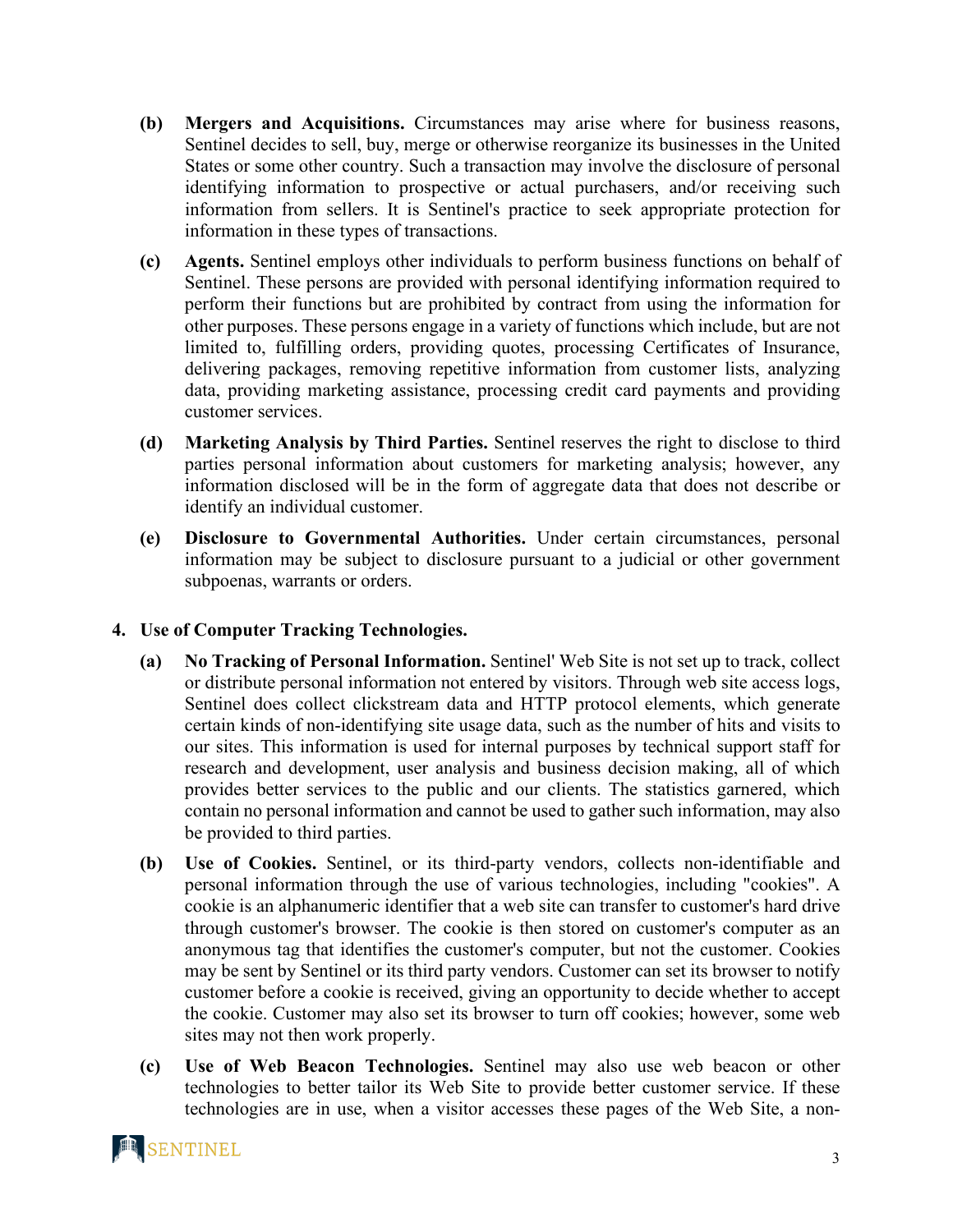identifiable notice of that visit is generated which may be processed by [Sentinel](https://advance.lexis.com/document/lpadocument/?pdmfid=1000522&crid=c6baed1c-e39e-4ab8-93a9-9a826a493de6&pddocfullpath=%2Fshared%2Fdocument%2Fforms%2Furn%3AcontentItem%3A58RK-WNY1-F5DR-21GC-00000-00&pddocid=urn%3AcontentItem%3A58RK-WNY1-F5DR-21GC-00000-00&pdcontentcomponentid=102985&pdteaserkey=sr0&pditab=allpods&ecomp=dtgg&earg=sr0&prid=99ea85e5-9f6d-4f3f-91a9-07aee6c95cd0) or by its suppliers. Web beacons usually work in conjunction with cookies. If customer does not want cookie information to be associated with customer's visits to these pages, customer can set its browser to turn off cookies; however, web beacon and other technologies will still detect visits to these pages, but the notices they generate cannot be associated with other non-identifiable cookie information and are disregarded.

- **(d) Collection of Non-Identifiable Information.** [Sentinel](https://advance.lexis.com/document/lpadocument/?pdmfid=1000522&crid=c6baed1c-e39e-4ab8-93a9-9a826a493de6&pddocfullpath=%2Fshared%2Fdocument%2Fforms%2Furn%3AcontentItem%3A58RK-WNY1-F5DR-21GC-00000-00&pddocid=urn%3AcontentItem%3A58RK-WNY1-F5DR-21GC-00000-00&pdcontentcomponentid=102985&pdteaserkey=sr0&pditab=allpods&ecomp=dtgg&earg=sr0&prid=99ea85e5-9f6d-4f3f-91a9-07aee6c95cd0) may collect non-identifiable information from user visits to the Web Site in order to provide better customer service. Examples of such collecting include: traffic analysis, such as tracking of the domains from which users visit, or tracking numbers of visitors; measuring visitor activity on [Sentinel](https://advance.lexis.com/document/lpadocument/?pdmfid=1000522&crid=c6baed1c-e39e-4ab8-93a9-9a826a493de6&pddocfullpath=%2Fshared%2Fdocument%2Fforms%2Furn%3AcontentItem%3A58RK-WNY1-F5DR-21GC-00000-00&pddocid=urn%3AcontentItem%3A58RK-WNY1-F5DR-21GC-00000-00&pdcontentcomponentid=102985&pdteaserkey=sr0&pditab=allpods&ecomp=dtgg&earg=sr0&prid=99ea85e5-9f6d-4f3f-91a9-07aee6c95cd0) Web site; Web Site and system administration; user analysis; and business decision making. Such information is sometimes known as "clickstream data." [Sentinel](https://advance.lexis.com/document/lpadocument/?pdmfid=1000522&crid=c6baed1c-e39e-4ab8-93a9-9a826a493de6&pddocfullpath=%2Fshared%2Fdocument%2Fforms%2Furn%3AcontentItem%3A58RK-WNY1-F5DR-21GC-00000-00&pddocid=urn%3AcontentItem%3A58RK-WNY1-F5DR-21GC-00000-00&pdcontentcomponentid=102985&pdteaserkey=sr0&pditab=allpods&ecomp=dtgg&earg=sr0&prid=99ea85e5-9f6d-4f3f-91a9-07aee6c95cd0) or its contractors may use this data to analyze trends and statistics.
- **(e) Collection of Personal Information.** [Sentinel](https://advance.lexis.com/document/lpadocument/?pdmfid=1000522&crid=c6baed1c-e39e-4ab8-93a9-9a826a493de6&pddocfullpath=%2Fshared%2Fdocument%2Fforms%2Furn%3AcontentItem%3A58RK-WNY1-F5DR-21GC-00000-00&pddocid=urn%3AcontentItem%3A58RK-WNY1-F5DR-21GC-00000-00&pdcontentcomponentid=102985&pdteaserkey=sr0&pditab=allpods&ecomp=dtgg&earg=sr0&prid=99ea85e5-9f6d-4f3f-91a9-07aee6c95cd0) collects personal identifying information from customer during a transaction. [Sentinel](https://advance.lexis.com/document/lpadocument/?pdmfid=1000522&crid=c6baed1c-e39e-4ab8-93a9-9a826a493de6&pddocfullpath=%2Fshared%2Fdocument%2Fforms%2Furn%3AcontentItem%3A58RK-WNY1-F5DR-21GC-00000-00&pddocid=urn%3AcontentItem%3A58RK-WNY1-F5DR-21GC-00000-00&pdcontentcomponentid=102985&pdteaserkey=sr0&pditab=allpods&ecomp=dtgg&earg=sr0&prid=99ea85e5-9f6d-4f3f-91a9-07aee6c95cd0) may extract some personally identifying information about that transaction in a non-identifiable format and combine it with other non-identifiable information, such as clickstream data. This information is used and analyzed only at an aggregate level (not at an individual level) to help [Sentinel](https://advance.lexis.com/document/lpadocument/?pdmfid=1000522&crid=c6baed1c-e39e-4ab8-93a9-9a826a493de6&pddocfullpath=%2Fshared%2Fdocument%2Fforms%2Furn%3AcontentItem%3A58RK-WNY1-F5DR-21GC-00000-00&pddocid=urn%3AcontentItem%3A58RK-WNY1-F5DR-21GC-00000-00&pdcontentcomponentid=102985&pdteaserkey=sr0&pditab=allpods&ecomp=dtgg&earg=sr0&prid=99ea85e5-9f6d-4f3f-91a9-07aee6c95cd0) understand trends and patterns. This information is not reviewed at an individual level.

#### **5. Information Security.**

- **(a) Commitment to Online Security.** [Sentinel](https://advance.lexis.com/document/lpadocument/?pdmfid=1000522&crid=c6baed1c-e39e-4ab8-93a9-9a826a493de6&pddocfullpath=%2Fshared%2Fdocument%2Fforms%2Furn%3AcontentItem%3A58RK-WNY1-F5DR-21GC-00000-00&pddocid=urn%3AcontentItem%3A58RK-WNY1-F5DR-21GC-00000-00&pdcontentcomponentid=102985&pdteaserkey=sr0&pditab=allpods&ecomp=dtgg&earg=sr0&prid=99ea85e5-9f6d-4f3f-91a9-07aee6c95cd0) employs physical, electronic and managerial procedures to safeguard the security and integrity of personal information. Billing and payment data is encrypted whenever transmitted or received online. Personal information is accessible only by staff designated to handle online requests or complaints. All [Sentinel](https://advance.lexis.com/document/lpadocument/?pdmfid=1000522&crid=c6baed1c-e39e-4ab8-93a9-9a826a493de6&pddocfullpath=%2Fshared%2Fdocument%2Fforms%2Furn%3AcontentItem%3A58RK-WNY1-F5DR-21GC-00000-00&pddocid=urn%3AcontentItem%3A58RK-WNY1-F5DR-21GC-00000-00&pdcontentcomponentid=102985&pdteaserkey=sr0&pditab=allpods&ecomp=dtgg&earg=sr0&prid=99ea85e5-9f6d-4f3f-91a9-07aee6c95cd0) agents and contractors with access to personal information on the [Sentinel](https://advance.lexis.com/document/lpadocument/?pdmfid=1000522&crid=c6baed1c-e39e-4ab8-93a9-9a826a493de6&pddocfullpath=%2Fshared%2Fdocument%2Fforms%2Furn%3AcontentItem%3A58RK-WNY1-F5DR-21GC-00000-00&pddocid=urn%3AcontentItem%3A58RK-WNY1-F5DR-21GC-00000-00&pdcontentcomponentid=102985&pdteaserkey=sr0&pditab=allpods&ecomp=dtgg&earg=sr0&prid=99ea85e5-9f6d-4f3f-91a9-07aee6c95cd0) Web Site are also bound to adhere to Sentinel security standards.
- **(b) No Liability for Acts of Third Parties.** [Sentinel](https://advance.lexis.com/document/lpadocument/?pdmfid=1000522&crid=c6baed1c-e39e-4ab8-93a9-9a826a493de6&pddocfullpath=%2Fshared%2Fdocument%2Fforms%2Furn%3AcontentItem%3A58RK-WNY1-F5DR-21GC-00000-00&pddocid=urn%3AcontentItem%3A58RK-WNY1-F5DR-21GC-00000-00&pdcontentcomponentid=102985&pdteaserkey=sr0&pditab=allpods&ecomp=dtgg&earg=sr0&prid=99ea85e5-9f6d-4f3f-91a9-07aee6c95cd0) will exercise all reasonable efforts to safeguard the confidentiality of customer personal information. However, transmissions protected by industry standard security technology and implemented by human beings cannot be made absolutely secure. Consequently, [Sentinel](https://advance.lexis.com/document/lpadocument/?pdmfid=1000522&crid=c6baed1c-e39e-4ab8-93a9-9a826a493de6&pddocfullpath=%2Fshared%2Fdocument%2Fforms%2Furn%3AcontentItem%3A58RK-WNY1-F5DR-21GC-00000-00&pddocid=urn%3AcontentItem%3A58RK-WNY1-F5DR-21GC-00000-00&pdcontentcomponentid=102985&pdteaserkey=sr0&pditab=allpods&ecomp=dtgg&earg=sr0&prid=99ea85e5-9f6d-4f3f-91a9-07aee6c95cd0) shall not be liable for unauthorized disclosure of personal information due to no fault of [Sentinel](https://advance.lexis.com/document/lpadocument/?pdmfid=1000522&crid=c6baed1c-e39e-4ab8-93a9-9a826a493de6&pddocfullpath=%2Fshared%2Fdocument%2Fforms%2Furn%3AcontentItem%3A58RK-WNY1-F5DR-21GC-00000-00&pddocid=urn%3AcontentItem%3A58RK-WNY1-F5DR-21GC-00000-00&pdcontentcomponentid=102985&pdteaserkey=sr0&pditab=allpods&ecomp=dtgg&earg=sr0&prid=99ea85e5-9f6d-4f3f-91a9-07aee6c95cd0) including, but not limited to, errors in transmission and unauthorized acts of Sentinel [staff or third](https://advance.lexis.com/document/lpadocument/?pdmfid=1000522&crid=c6baed1c-e39e-4ab8-93a9-9a826a493de6&pddocfullpath=%2Fshared%2Fdocument%2Fforms%2Furn%3AcontentItem%3A58RK-WNY1-F5DR-21GC-00000-00&pddocid=urn%3AcontentItem%3A58RK-WNY1-F5DR-21GC-00000-00&pdcontentcomponentid=102985&pdteaserkey=sr0&pditab=allpods&ecomp=dtgg&earg=sr0&prid=99ea85e5-9f6d-4f3f-91a9-07aee6c95cd0)  [parties.](https://advance.lexis.com/document/lpadocument/?pdmfid=1000522&crid=c6baed1c-e39e-4ab8-93a9-9a826a493de6&pddocfullpath=%2Fshared%2Fdocument%2Fforms%2Furn%3AcontentItem%3A58RK-WNY1-F5DR-21GC-00000-00&pddocid=urn%3AcontentItem%3A58RK-WNY1-F5DR-21GC-00000-00&pdcontentcomponentid=102985&pdteaserkey=sr0&pditab=allpods&ecomp=dtgg&earg=sr0&prid=99ea85e5-9f6d-4f3f-91a9-07aee6c95cd0)

## **6. Privacy Policy Changes and Opt-Out Rights.**

- **(a) Changes to Privacy Policy.** This privacy notice was last updated on March 4, 2022. [Sentinel](https://advance.lexis.com/document/lpadocument/?pdmfid=1000522&crid=c6baed1c-e39e-4ab8-93a9-9a826a493de6&pddocfullpath=%2Fshared%2Fdocument%2Fforms%2Furn%3AcontentItem%3A58RK-WNY1-F5DR-21GC-00000-00&pddocid=urn%3AcontentItem%3A58RK-WNY1-F5DR-21GC-00000-00&pdcontentcomponentid=102985&pdteaserkey=sr0&pditab=allpods&ecomp=dtgg&earg=sr0&prid=99ea85e5-9f6d-4f3f-91a9-07aee6c95cd0) reserves the right to [change or](https://advance.lexis.com/document/lpadocument/?pdmfid=1000522&crid=c6baed1c-e39e-4ab8-93a9-9a826a493de6&pddocfullpath=%2Fshared%2Fdocument%2Fforms%2Furn%3AcontentItem%3A58RK-WNY1-F5DR-21GC-00000-00&pddocid=urn%3AcontentItem%3A58RK-WNY1-F5DR-21GC-00000-00&pdcontentcomponentid=102985&pdteaserkey=sr0&pditab=allpods&ecomp=dtgg&earg=sr0&prid=99ea85e5-9f6d-4f3f-91a9-07aee6c95cd0) update its privacy policy statement at any time. A notice of such change or [notice of any material change](https://advance.lexis.com/document/lpadocument/?pdmfid=1000522&crid=c6baed1c-e39e-4ab8-93a9-9a826a493de6&pddocfullpath=%2Fshared%2Fdocument%2Fforms%2Furn%3AcontentItem%3A58RK-WNY1-F5DR-21GC-00000-00&pddocid=urn%3AcontentItem%3A58RK-WNY1-F5DR-21GC-00000-00&pdcontentcomponentid=102985&pdteaserkey=sr0&pditab=allpods&ecomp=dtgg&earg=sr0&prid=99ea85e5-9f6d-4f3f-91a9-07aee6c95cd0) will be prominently posted on the [Sentinel](https://advance.lexis.com/document/lpadocument/?pdmfid=1000522&crid=c6baed1c-e39e-4ab8-93a9-9a826a493de6&pddocfullpath=%2Fshared%2Fdocument%2Fforms%2Furn%3AcontentItem%3A58RK-WNY1-F5DR-21GC-00000-00&pddocid=urn%3AcontentItem%3A58RK-WNY1-F5DR-21GC-00000-00&pdcontentcomponentid=102985&pdteaserkey=sr0&pditab=allpods&ecomp=dtgg&earg=sr0&prid=99ea85e5-9f6d-4f3f-91a9-07aee6c95cd0) Web Site homepage for [thirty \(30\) days](https://advance.lexis.com/document/lpadocument/?pdmfid=1000522&crid=c6baed1c-e39e-4ab8-93a9-9a826a493de6&pddocfullpath=%2Fshared%2Fdocument%2Fforms%2Furn%3AcontentItem%3A58RK-WNY1-F5DR-21GC-00000-00&pddocid=urn%3AcontentItem%3A58RK-WNY1-F5DR-21GC-00000-00&pdcontentcomponentid=102985&pdteaserkey=sr0&pditab=allpods&ecomp=dtgg&earg=sr0&prid=99ea85e5-9f6d-4f3f-91a9-07aee6c95cd0) prior to the implementation of such change.
- **(b) Opt-Out Right.** [Each customer](https://advance.lexis.com/document/lpadocument/?pdmfid=1000522&crid=c6baed1c-e39e-4ab8-93a9-9a826a493de6&pddocfullpath=%2Fshared%2Fdocument%2Fforms%2Furn%3AcontentItem%3A58RK-WNY1-F5DR-21GC-00000-00&pddocid=urn%3AcontentItem%3A58RK-WNY1-F5DR-21GC-00000-00&pdcontentcomponentid=102985&pdteaserkey=sr0&pditab=allpods&ecomp=dtgg&earg=sr0&prid=99ea85e5-9f6d-4f3f-91a9-07aee6c95cd0) has the right at any time to cease permitting personal information to be collected, used or disclosed by [Sentinel](https://advance.lexis.com/document/lpadocument/?pdmfid=1000522&crid=c6baed1c-e39e-4ab8-93a9-9a826a493de6&pddocfullpath=%2Fshared%2Fdocument%2Fforms%2Furn%3AcontentItem%3A58RK-WNY1-F5DR-21GC-00000-00&pddocid=urn%3AcontentItem%3A58RK-WNY1-F5DR-21GC-00000-00&pdcontentcomponentid=102985&pdteaserkey=sr0&pditab=allpods&ecomp=dtgg&earg=sr0&prid=99ea85e5-9f6d-4f3f-91a9-07aee6c95cd0) and/or by any third parties with